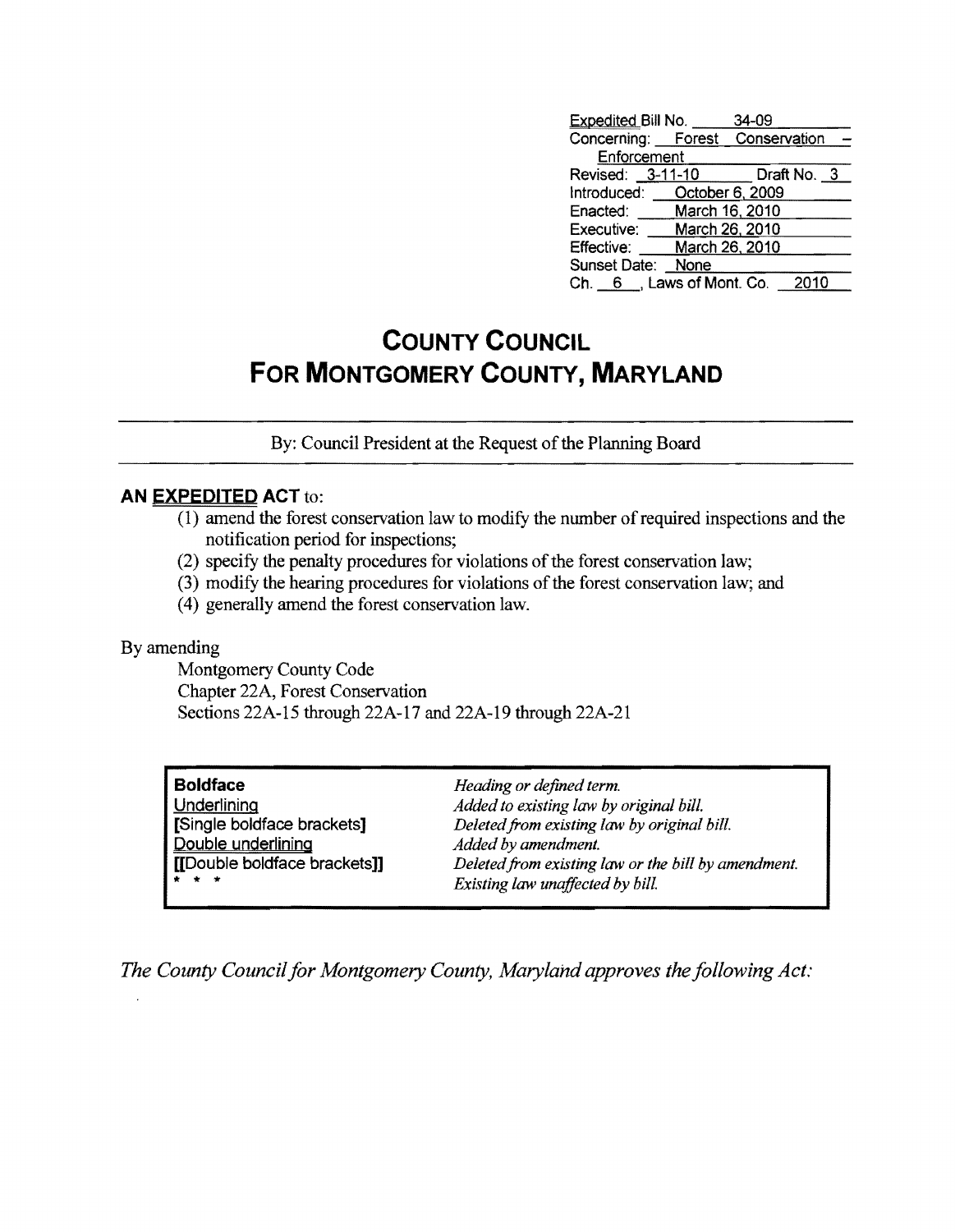#### 1 2 Sec. 1. Sections 22A-15 through 22A-17 and 22A-19 through 22A-21 are amended as follows:

3 22A-15. Inspections and notification.

 $\overline{a}$ 

- 4 5 6 7 (a) *Permission to gain access*. [Authorized representatives of] Representatives authorized by the Planning [Department] Director may enter properties subject to this Chapter for the purpose of inspection. review, and enforcement.
- 8 9 10 11 12 (b) *Plan to be on site; field markings.* A copy of the approved forest conservation plan must be available on the site for inspection by [authorized] representatives authorized by the Planning Director. Field markings must exist on site before and during installation of all protective devices, construction, or other land disturbing activities.
- 13 (c) *Required inspections.*
- 14 15 16 17 (1) The Planning Department [should] must conduct [at least 3]  $\overline{6}$ field inspections of a [tract subject to an approved forest conservation plan. The inspections should take place as follows:] site as specified in this subsection.
- 18 19 20 21  $[(1)$  The first inspection should take place before any land disturbing activities (including clearing, grading, or stripping) occurs on the tract to determine if protective measures have been properly installed and conservation areas clearly marked;
- 22 23 24 25 (2) The second inspection should take place following completion of all land disturbing activities and afforestation or reforestation to determine the level of compliance with the forest conservation plan; and
- 26 27 (3) The third inspection should take place at the end of the maintenance agreement 2-year time period.]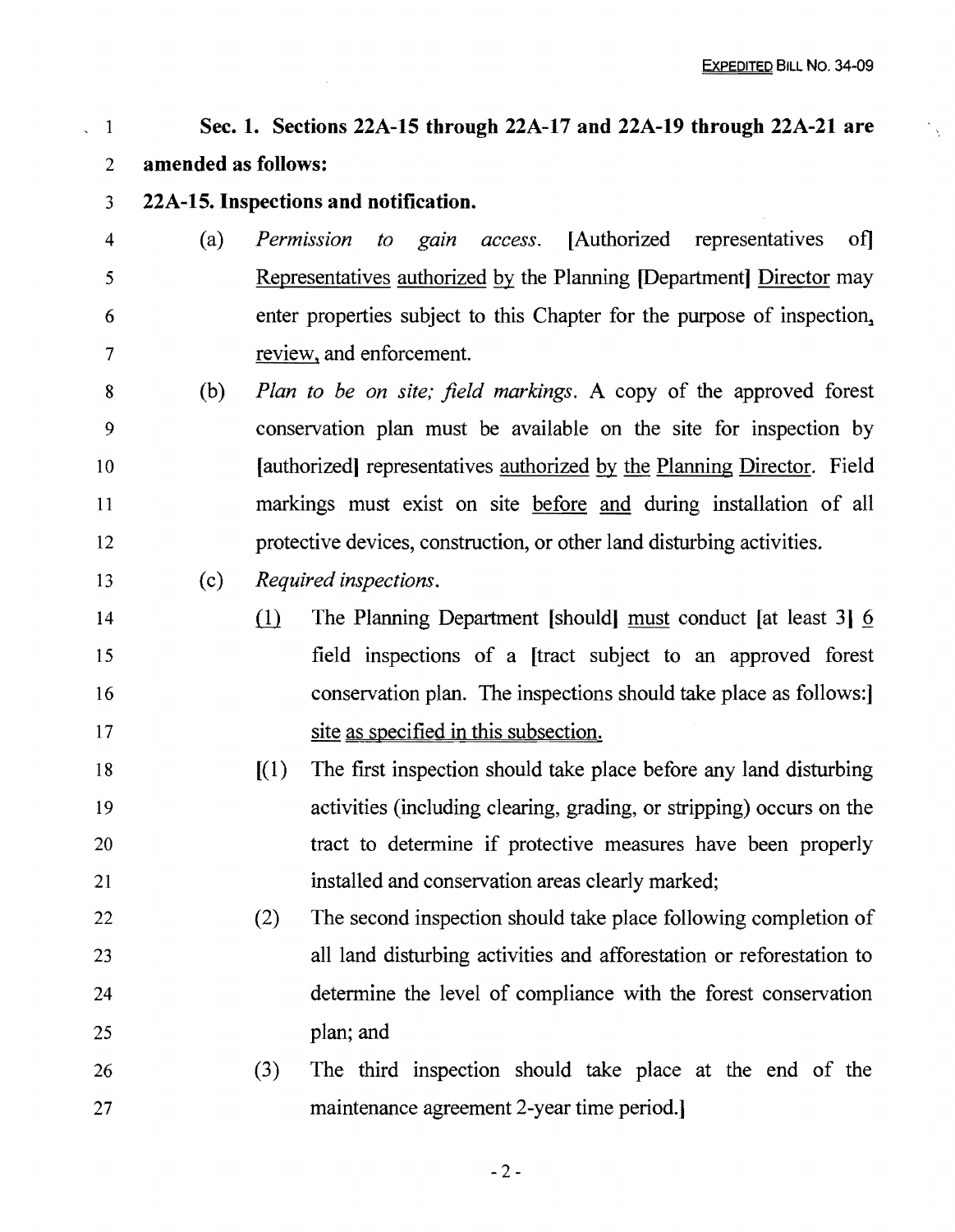| 28 |     | (2)     | The Planning Director must [Conduct field inspection of a]]                  |
|----|-----|---------|------------------------------------------------------------------------------|
| 29 |     |         | inspect each site that is subject to an approved forest conservation         |
| 30 |     |         | $plan$ [[as follows]]:                                                       |
| 31 |     | (A)     | after the limits of disturbance have been staked and                         |
| 32 |     |         | flagged, but before any clearing or grading begins;                          |
| 33 |     | (B)     | after necessary stress reduction measures have been                          |
| 34 |     |         | <u>completed</u> and the protection measures have<br><u>been</u>             |
| 35 |     |         | installed, but before any clearing or grading begins;                        |
| 36 |     | $\circ$ | after all construction activities are completed, to determine                |
| 37 |     |         | the level of compliance with the forest conservation plan;                   |
| 38 |     | (D)     | before any required reforestation and afforestation planting                 |
| 39 |     |         | is started;                                                                  |
| 40 |     | (E)     | after required reforestation and afforestation have been                     |
| 41 |     |         | completed, to verify the planting is acceptable and begin                    |
| 42 |     |         | the maintenance and management period; and                                   |
| 43 |     | (F)     | at the end of the maintenance and management period, to                      |
| 44 |     |         | <u>determine the level of compliance with the planting plan</u>              |
| 45 |     |         | and, if appropriate, authorize release of financial security.                |
| 46 |     |         | (d) Other inspections. The Planning [Department] Director may [conduct       |
| 47 |     |         | other] authorize additional inspections or meetings as necessary to          |
| 48 |     |         | administer this Chapter [, including an inspection to confirm a forest       |
| 49 |     |         | stand delineation], including an inspection to confirm a natural resource    |
| 50 |     |         | inventory and forest stand delineation.                                      |
| 51 | (e) |         | [Required notifications] Scheduling requirements<br>for<br>forest            |
| 52 |     |         | <u>conservation and tree save plan inspections. A person must request an</u> |
| 53 |     |         | inspection by the Planning Director at least 7 days before the required      |
| 54 |     |         | <u>date of the inspection under subsection (c).</u>                          |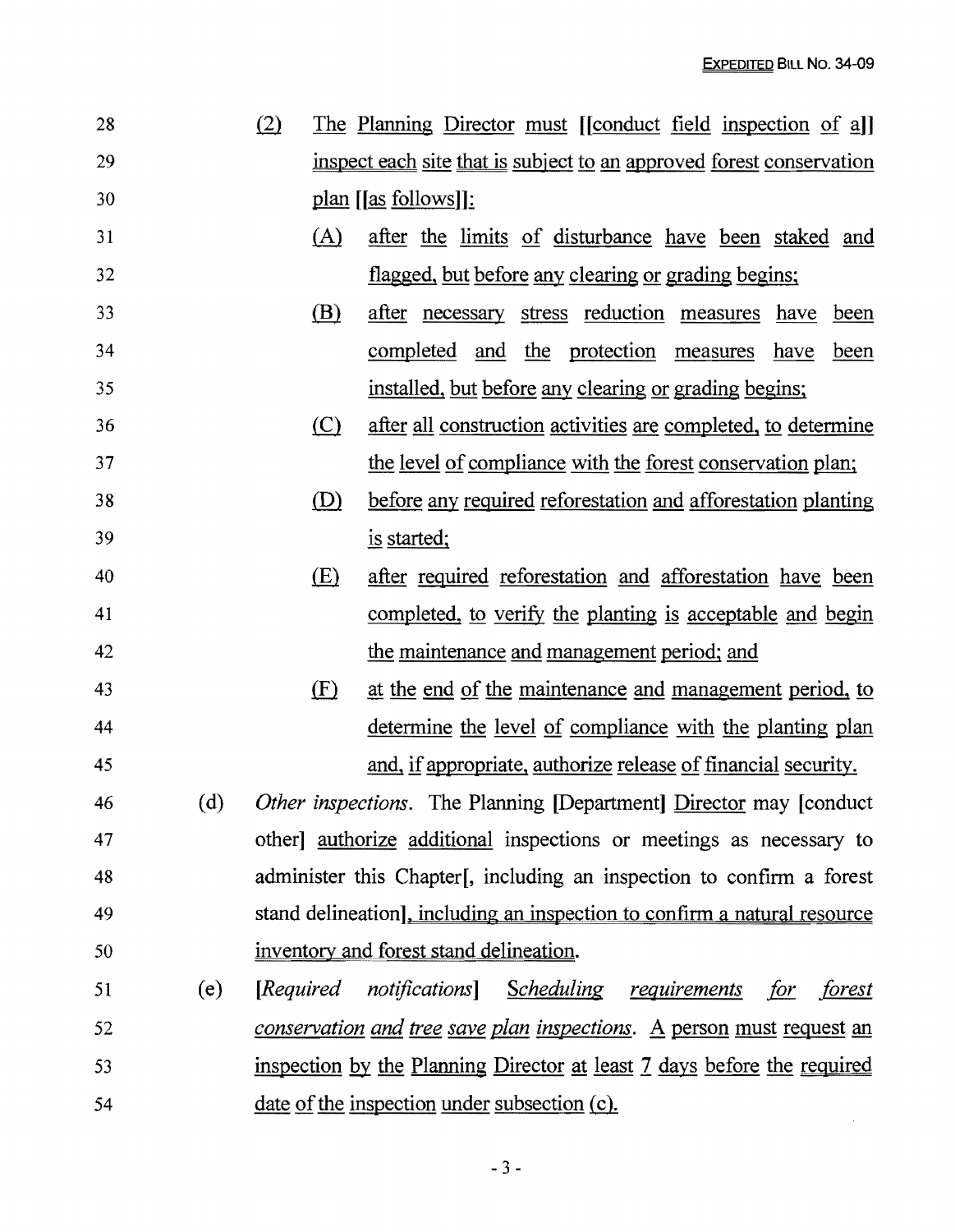| 55 | $(1)$ At least 2 working days before starting any land disturbing |
|----|-------------------------------------------------------------------|
| 56 | activities associated with the forest conservation plan, a person |
| 57 | must notify the Planning Department. The Planning Department      |
| 58 | must coordinate its inspections, and any pre-construction         |
| 59 | conferences, with the Department of Permitting Services to avoid  |
| 60 | inconsistent directives in the field relating to the forest       |
| 61 | conservation plan and sediment control activities.                |

- 62 (2) At least 2 working days before completion of afforestation and 63 reforestation plantings, a person must notify the Planning 64 Department so that the Department may schedule the second 65 inspection specified under paragraph  $(c)(2)$  of this Section.
- <sup>66</sup>ill *Coordination.* The Planning Department must coordinate its 67 inspectiops. and any pre-construction conferences. with the 68 Department of Permitting Services to avoid inconsistent activities 69 relating to the forest conservation plan and sediment control 70 reviews.
- 71 **22A-16. Penalties and other remedies.**
- <sup>72</sup>(a) *Class A violation.* [Violation] Any violation of this Chapter or any 73 regulations adopted under it is a Class A civil [[or criminal]] violation. 74 [Notwithstanding Section 1-19, the The maximum civil fine is \$1,000. 75 Each day a violation continues [is] may be treated as a separate 76 violation under this Chapter.
- 77 (b) *Enforcement authority.* The [[Maryland-National Capital Park and]] 78 Planning [[Commission]] Board has primary enforcement authority 79 under this Chapter. Administrative enforcement actions [are to] may be 80 initiated by the Planning Director [in accordance with] under this 81 Article.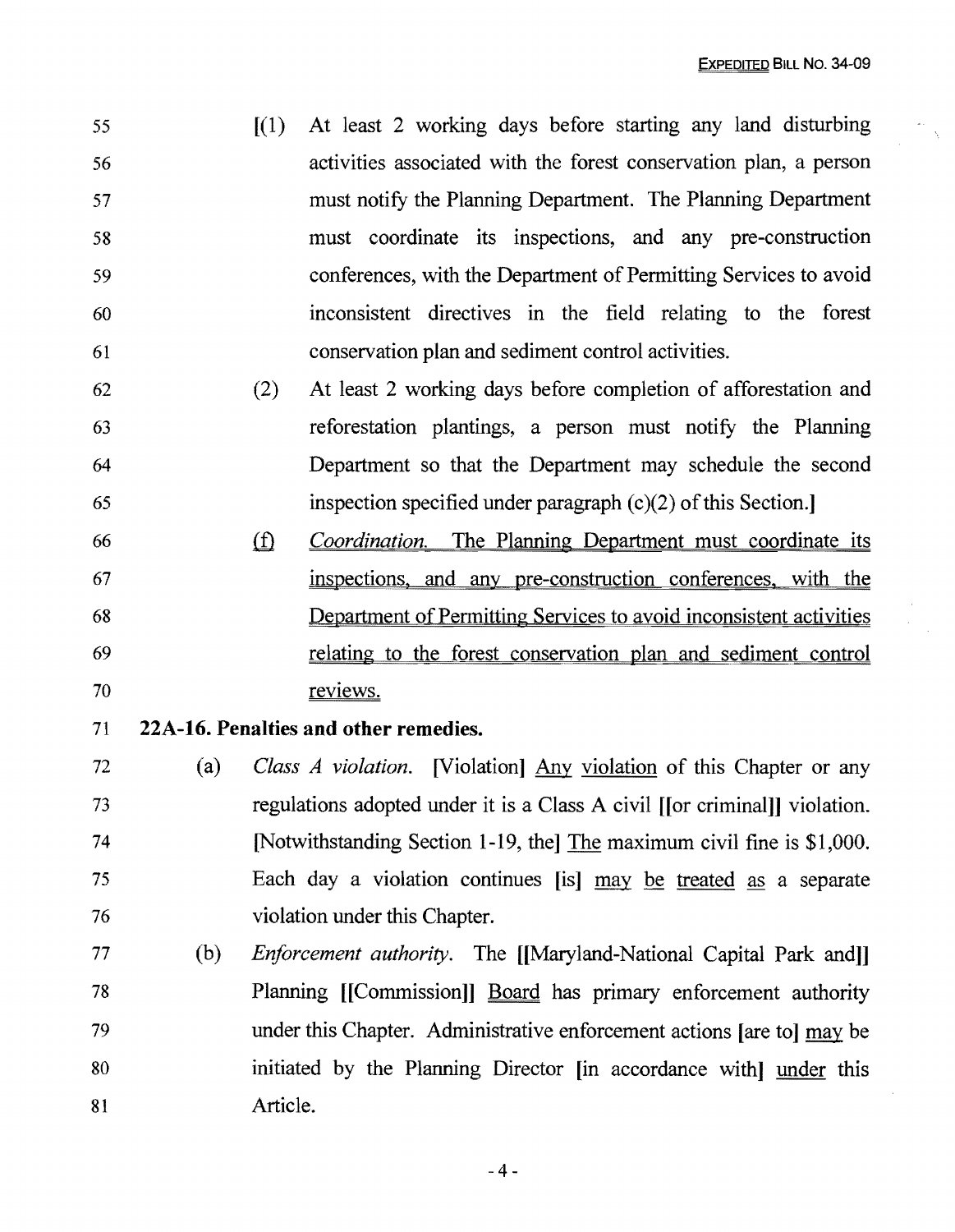$\sim 10^{11}$ 

| 82  | (c) |                             |              | <i>Civil [[and criminal]] actions.</i> The [[Commission]] <b>Board</b> may bring     |
|-----|-----|-----------------------------|--------------|--------------------------------------------------------------------------------------|
| 83  |     |                             |              | any civil [[or criminal]] action <u>authorized</u> by <u>law</u> that the County may |
| 84  |     |                             |              | bring under Sections 1-18, 1-19, and 1-20 to enforce this Chapter or any             |
| 85  |     |                             |              | regulation adopted under it. The [[Commission]] Board may also bring                 |
| 86  |     |                             |              | a civil action to enforce a forest conservation plan and any associated              |
| 87  |     |                             |              | agreements, easements, and restrictions, or to enforce an administrative             |
| 88  |     | order.                      |              | These remedies are in addition to any remedy that the                                |
| 89  |     |                             |              | [[Commission]] Board or County may initiate under state or County law                |
| 90  |     |                             |              | to enforce the terms of a regulatory approval which incorporates a forest            |
| 91  |     | conservation plan.          |              |                                                                                      |
| 92  |     | $[(1)$ Notice of Violation. |              |                                                                                      |
| 93  |     | (A)                         |              | The Planning Director may issue a notice of violation to a                           |
| 94  |     |                             |              | person believed to be in violation of this Chapter. The                              |
| 95  |     |                             |              | <u>Planning Director must retain a copy of the notice of</u>                         |
| 96  |     |                             | violation.   |                                                                                      |
| 97  |     | <u>(B)</u>                  |              | A notice of violation issued under this Article must be                              |
| 98  |     |                             |              | served on the alleged violator personally, on the violator's                         |
| 99  |     |                             |              | agent at the activity site, or by certified mail to the                              |
| 100 |     |                             |              | violator's last known address.                                                       |
| 101 |     | <u>(C)</u>                  |              | The notice of violation must contain at least the following                          |
| 102 |     |                             | information: |                                                                                      |
| 103 |     |                             | $\Omega$     | the name and address of the person charged;                                          |
| 104 |     |                             | (ii)         | the nature of the violation;                                                         |
| 105 |     |                             | (iii)        | the place where and the approximate date when                                        |
| 106 |     |                             |              | the violation occurred;                                                              |
| 107 |     |                             | (iv)         | a statement advising the recipient of the corrective                                 |
| 108 |     |                             |              | <u>or remedial action to be taken, which may include</u>                             |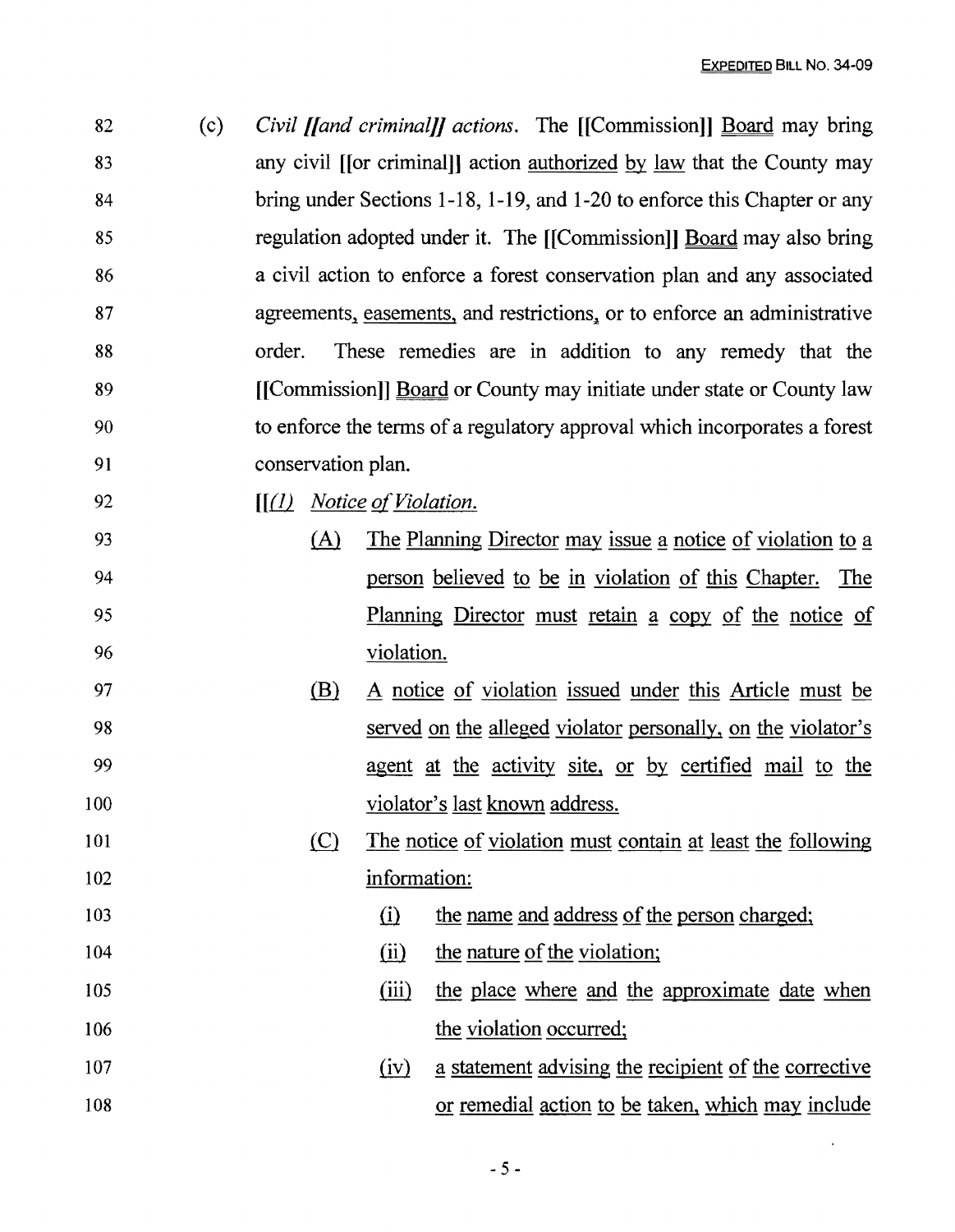$\mathcal{L}_{\mathrm{eff}}$ 

| 109 |     |           |                          | a meeting with Commission staff to develop a                      |
|-----|-----|-----------|--------------------------|-------------------------------------------------------------------|
| 110 |     |           |                          | <u>compliance</u> plan, and the date by which the                 |
| 111 |     |           |                          | corrective or remedial action must be completed;                  |
| 112 |     |           |                          | and                                                               |
| 113 |     |           | $(\underline{v})$        | a statement advising the recipient of the right to a              |
| 114 |     |           |                          | hearing before the Planning Board or the Board's                  |
| 115 |     |           |                          | designee.                                                         |
| 116 | (2) | Citation. |                          |                                                                   |
| 117 |     | (A)       |                          | The Planning Director may issue a citation to a person            |
| 118 |     |           |                          | believed to be in violation of this Chapter. The Planning         |
| 119 |     |           |                          | Director may use any citation consistent with this Section,       |
| 120 |     |           |                          | including the State of Maryland Uniform Civil Citation            |
| 121 |     |           |                          | <u>form. The Planning Director must certify the truth of the</u>  |
| 122 |     |           |                          | <u>allegations in the citation. The Planning Director must</u>    |
| 123 |     |           |                          | retain a copy of the citation.                                    |
| 124 |     | (B)       |                          | <u>A citation issued under this Article must be served on the</u> |
| 125 |     |           |                          | alleged violator personally, on the violator's agent at the       |
| 126 |     |           |                          | activity site, or by certified mail to the violator's last        |
| 127 |     |           |                          | known address.                                                    |
| 128 |     | (C)       | The                      | citation must contain at least the<br>following                   |
| 129 |     |           | information:             |                                                                   |
| 130 |     |           | $\Omega$                 | the name and address of the person charged;                       |
| 131 |     |           | $\overline{(\text{ii})}$ | the nature of the violation;                                      |
| 132 |     |           | (iii)                    | the place where and the approximate date when the                 |
| 133 |     |           |                          | violation occurred;                                               |
| 134 |     |           | (iv)                     | the amount of the fine assessed;                                  |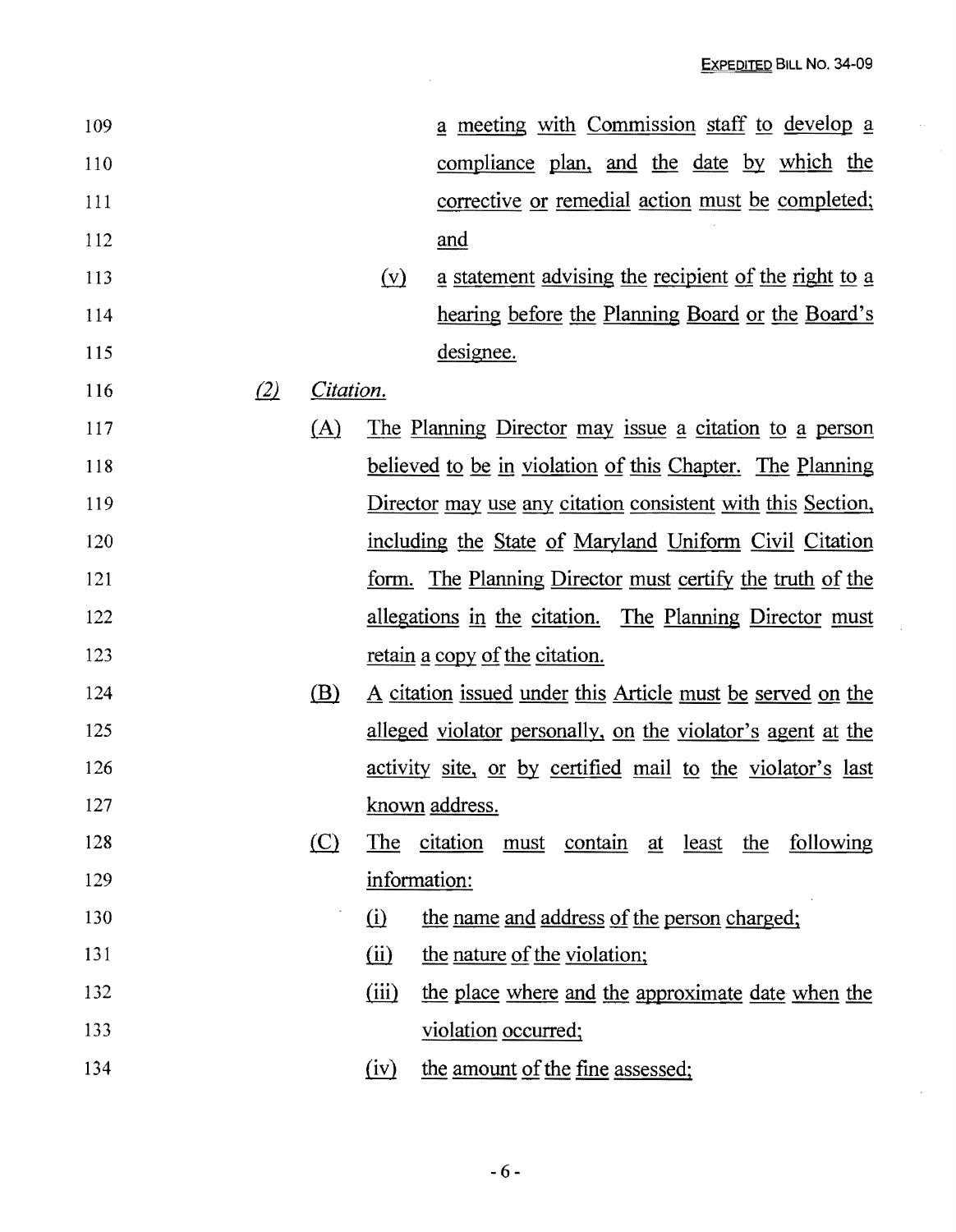| 135 |     |     |     | $(\underline{v})$        | the manner, location, and time in which the fine                 |
|-----|-----|-----|-----|--------------------------|------------------------------------------------------------------|
| 136 |     |     |     |                          | <u>may be paid, and the party to whom the fine must be</u>       |
| 137 |     |     |     |                          | paid;                                                            |
| 138 |     |     |     | (vi)                     | the date by which the fine must be paid; and                     |
| 139 |     |     |     | (vii)                    | a statement advising the recipient of the right to a             |
| 140 |     |     |     |                          | <u>hearing before the Planning Board or the Board's</u>          |
| 141 |     |     |     |                          | designee.                                                        |
| 142 |     | (3) |     |                          | <i>Notice of Hearing.</i>                                        |
| 143 |     |     | (A) |                          | <u>The Planning Director may issue an administrative notice</u>  |
| 144 |     |     |     |                          | that notifies an alleged violator of an enforcement hearing      |
| 145 |     |     |     |                          | to be held by the Planning Board or the Board's designee         |
| 146 |     |     |     |                          | to address the alleged violation.                                |
| 147 |     |     | (B) |                          | A notice of hearing issued under this Article must be            |
| 148 |     |     |     |                          | served on the alleged violator personally, on the violator's     |
| 149 |     |     |     |                          | agent at the activity site, or by certified mail to the          |
| 150 |     |     |     |                          | <u>violator's last known address.</u>                            |
| 151 |     |     | (C) |                          | The notice of hearing must contain at least the following        |
| 152 |     |     |     |                          | information:                                                     |
| 153 |     |     |     |                          | (i) the name and address of the person charged;                  |
| 154 |     |     |     | $\overline{(\text{ii})}$ | the nature of the violation;                                     |
| 155 |     |     |     | (iii)                    | the place where and the approximate date when the                |
| 156 |     |     |     |                          | violation occurred; and                                          |
| 157 |     |     |     | (iv)                     | a statement advising the recipient of the date, time,            |
| 158 |     |     |     |                          | and location of the hearing.]                                    |
| 159 | (d) |     |     |                          | Administrative civil penalty.                                    |
| 160 |     | (1) |     |                          | In addition to any other [remedies provided] remedy under this   |
| 161 |     |     |     |                          | Article, a person who violates this Chapter, any [[regulations]] |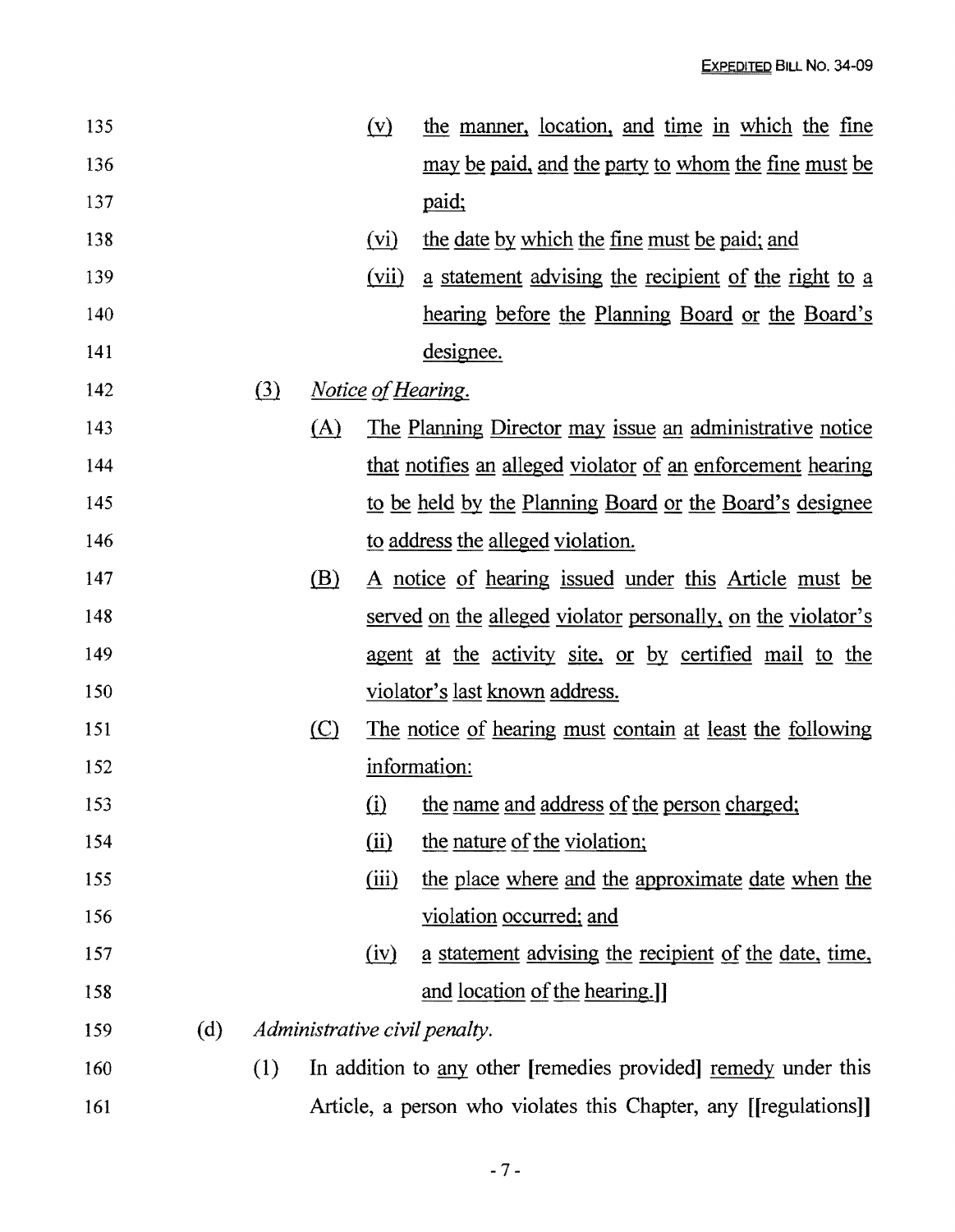$\mathcal{F}_{\text{c}}(\mathcal{L})$ 

| 162 |                              |                                    | regulation adopted under it, a forest conservation plan, or any            |
|-----|------------------------------|------------------------------------|----------------------------------------------------------------------------|
| 163 |                              |                                    | associated [[agreements or restrictions]] agreement or restriction,        |
| 164 |                              |                                    | is liable for an administrative civil penalty imposed by the               |
| 165 |                              |                                    | Planning Board. This administrative civil penalty must not                 |
| 166 |                              |                                    | exceed the rate set by the County Council by law or resolution,            |
| 167 |                              |                                    | except as provided in paragraph $(3)$ , but must not be less than the      |
| 168 |                              |                                    | amount specified in Section 5-1608(c) of the Natural Resources             |
| 169 |                              |                                    | Article of the Maryland Code. Each day a violation is not                  |
| 170 |                              |                                    | corrected is a separate violation.                                         |
| 171 |                              | (2)                                | In determining the amount of the administrative civil penalty, or          |
| 172 |                              |                                    | the extent of an administrative order issued by the Planning               |
| 173 |                              |                                    | Director under Section 22A-17, the Planning Board or Planning              |
| 174 |                              |                                    | Director must consider:                                                    |
| 175 |                              |                                    | $\ast$<br>$\star$<br>*                                                     |
| 176 |                              | (4)                                | The reasons for imposing a civil penalty must be provided in a             |
| 177 |                              |                                    | written opinion of the Planning Board and included in its                  |
| 178 |                              |                                    | administrative order.] The Planning Board must include the                 |
| 179 |                              |                                    | reasons for imposing an administrative civil penalty in its                |
| 180 |                              |                                    | resolution adopting the administrative order.                              |
| 181 |                              |                                    | $\mathbb{I}^*$<br>*]]                                                      |
| 182 | $\left(\underline{e}\right)$ |                                    | <b>Enforcement Notices.</b> The Planning Director may issue one or more of |
| 183 |                              |                                    | the following notices to enforce any provision of this Chapter. The        |
| 184 |                              |                                    | issuance of a notice under this subsection does not require the previous   |
| 185 |                              |                                    | issuance of any other notice.                                              |
| 186 |                              | $\left( \frac{\eta}{\eta} \right)$ | <i>Notice of Violation.</i>                                                |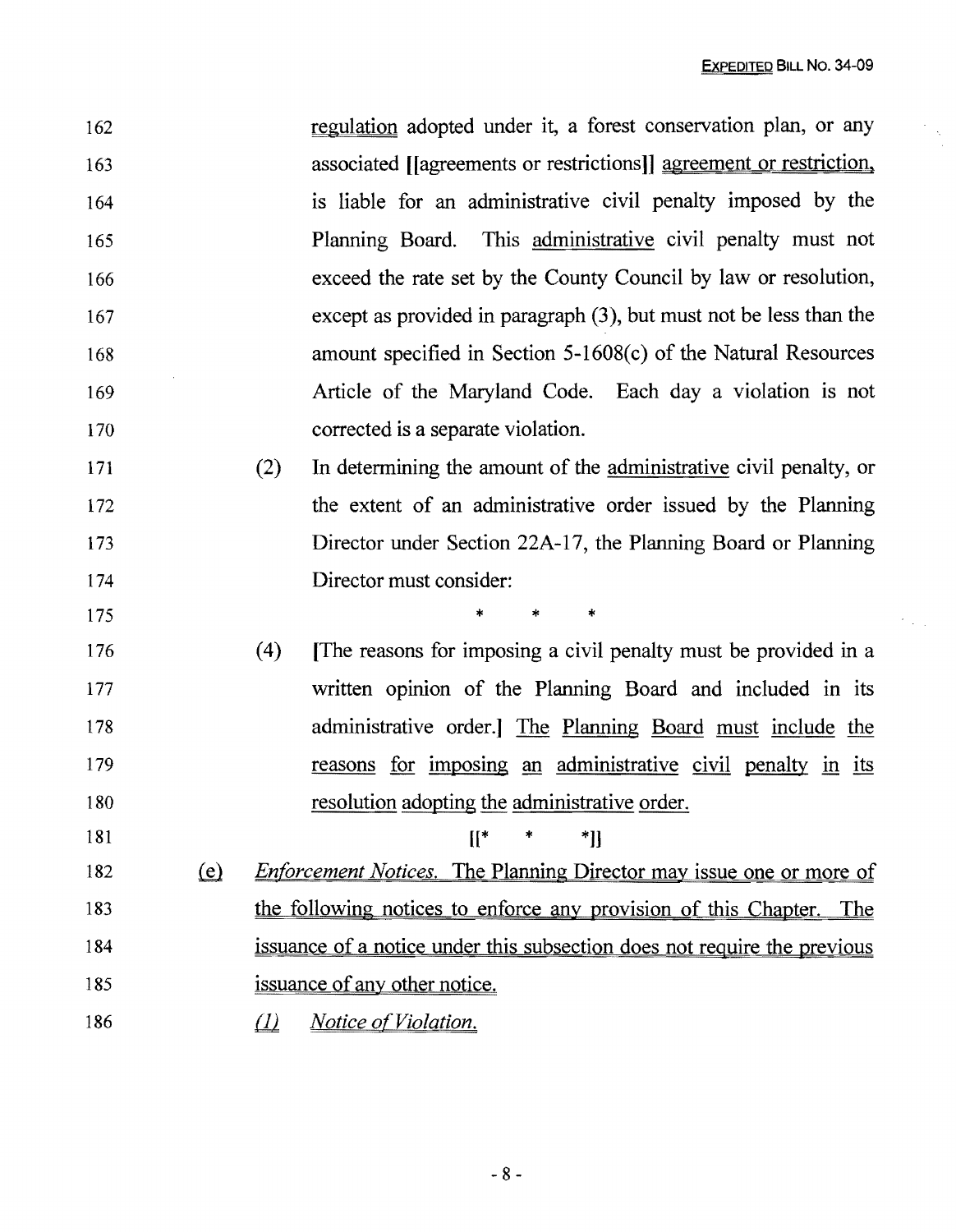|               | $\Delta$     |                               | The Director may issue a notice of violation to a person       |
|---------------|--------------|-------------------------------|----------------------------------------------------------------|
|               |              |                               | who the Director believes has violated or is violating this    |
|               |              |                               | Chapter. The Director must retain a copy of each notice.       |
|               | $\mathbf{B}$ |                               | A notice of violation issued under this Article must be        |
|               |              |                               | served on the alleged violator personally, on the alleged      |
|               |              |                               | violator's agent at the activity site, or by certified mail to |
|               |              |                               | the alleged violator's last known address.                     |
|               | $\circ$      |                               | The notice of violation must contain at least the following    |
|               |              |                               | information:                                                   |
|               |              | $\Omega$                      | the name and address of the person charged with a              |
|               |              |                               | violation;                                                     |
|               |              | $\omega$                      | the nature of the violation;                                   |
|               |              | (iii)                         | the place where and the approximate date when the              |
|               |              |                               | violation occurred;                                            |
|               |              | $\left(\underline{iv}\right)$ | a statement advising the recipient of the corrective           |
|               |              |                               | <u>or remedial action to be taken, which may include a</u>     |
|               |              |                               | meeting with Planning staff to develop a compliance            |
|               |              |                               | plan, and the date by which any corrective or                  |
|               |              |                               | remedial action must be completed; and                         |
|               |              | $(\underline{v})$             | a statement advising the recipient of the right to a           |
|               |              |                               | hearing before the Planning Board or the Board's               |
|               |              |                               | designee.                                                      |
| $\mathcal{Q}$ |              |                               |                                                                |
|               | $\Delta$     |                               | The Director may issue an administrative citation to a         |
|               |              |                               | person who the Director believes has violated or is            |
|               |              |                               | violating this Chapter. The Director may use any citation      |
|               |              |                               | consistent with this Section, including the State of           |
|               |              |                               | <i><u><b>Administrative Citation.</b></u></i>                  |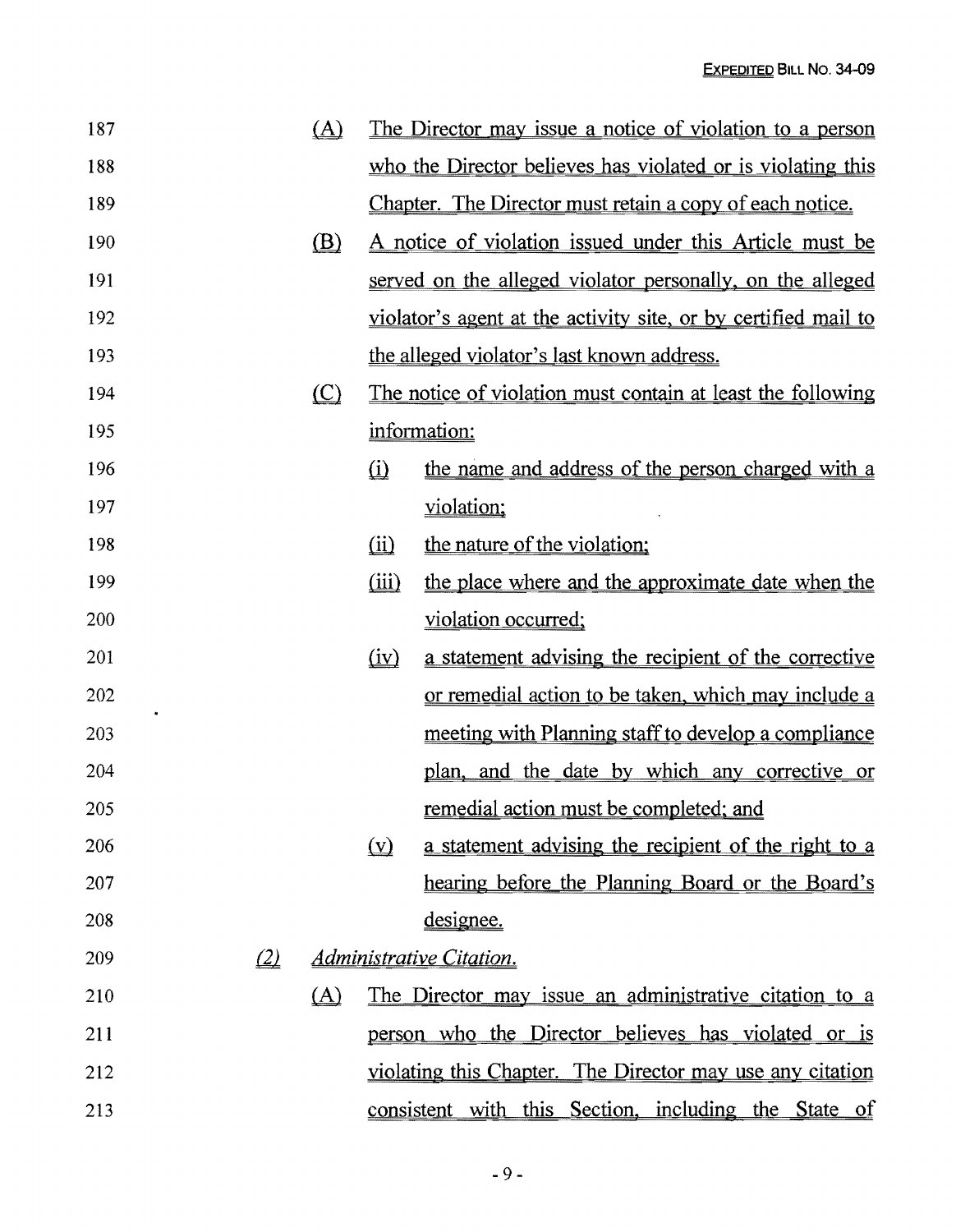$\frac{1}{\sqrt{2}}$ 

| 214 |                              |          |                            | Maryland Uniform Civil Citation form. The Director must        |
|-----|------------------------------|----------|----------------------------|----------------------------------------------------------------|
| 215 |                              |          |                            | certify the truth of the allegations in the citation. The      |
| 216 |                              |          |                            | Director must retain a copy of each citation.                  |
| 217 |                              | (B)      |                            | An administrative citation issued under this Article must      |
| 218 |                              |          |                            | be served on the alleged violator personally, on the alleged   |
| 219 |                              |          |                            | violator's agent at the activity site, or by certified mail to |
| 220 |                              |          |                            | the alleged violator's last known address.                     |
| 221 |                              | $\circ$  |                            | The administrative citation must contain at least the          |
| 222 |                              |          |                            | following information:                                         |
| 223 |                              |          | $\Omega$                   | the name and address of the person charged with a              |
| 224 |                              |          |                            | violation;                                                     |
| 225 |                              |          | $\overline{(\mathbf{ii})}$ | the nature of the violation;                                   |
| 226 |                              |          | (iii)                      | the place where and the approximate date when the              |
| 227 |                              |          |                            | violation occurred;                                            |
| 228 |                              |          | $\overline{(\text{iv})}$   | the amount of the fine assessed;                               |
| 229 |                              |          | $(\underline{v})$          | how, when, where, and to whom the fine may be                  |
| 230 |                              |          |                            | paid; and                                                      |
| 231 |                              |          | (vi)                       | a statement advising the recipient of the right to a           |
| 232 |                              |          |                            | hearing before the Planning Board or the Board's               |
| 233 |                              |          |                            | designee.                                                      |
| 234 | $\left( \frac{3}{2} \right)$ |          |                            | <i>Notice of Hearing.</i>                                      |
| 235 |                              | $\Delta$ |                            | The Director may issue an administrative notice which          |
| 236 |                              |          |                            | informs an alleged violator of an enforcement hearing to       |
| 237 |                              |          |                            | be held by the Planning Board or the Board's designee to       |
| 238 |                              |          |                            | address an alleged violation.                                  |
| 239 |                              | (B)      |                            | A notice of hearing issued under this Article must be          |
| 240 |                              |          |                            | served on the alleged violator personally, on the alleged      |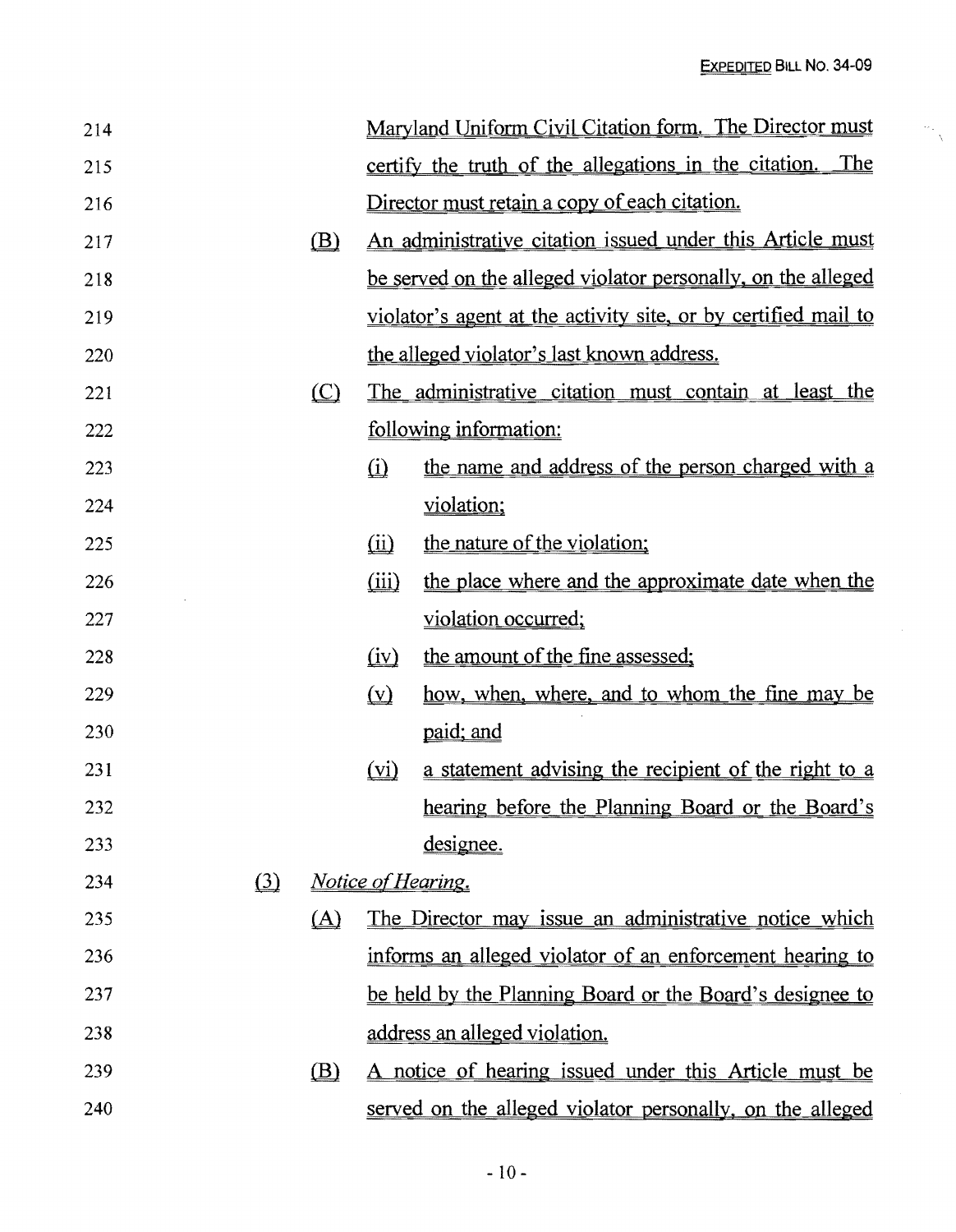| 241 |                             |                           |         |                               | violator's agent at the activity site, or by certified mail to                               |
|-----|-----------------------------|---------------------------|---------|-------------------------------|----------------------------------------------------------------------------------------------|
| 242 |                             |                           |         |                               | the alleged violator's last known address.                                                   |
| 243 |                             |                           | $\circ$ |                               | The notice of hearing must contain at least the following                                    |
| 244 |                             |                           |         |                               | information:                                                                                 |
| 245 |                             |                           |         | $\omega$                      | the name and address of the person charged with a                                            |
| 246 |                             |                           |         |                               | violation;                                                                                   |
| 247 |                             |                           |         | $\omega$                      | the nature of the violation;                                                                 |
| 248 |                             |                           |         | (iii)                         | the place where and the approximate date when the                                            |
| 249 |                             |                           |         |                               | violation occurred; and                                                                      |
| 250 |                             |                           |         | $\left(\underline{iv}\right)$ | a statement advising the recipient of the date, time,                                        |
| 251 |                             |                           |         |                               | and location of the hearing.                                                                 |
| 252 |                             |                           |         |                               | $[(e)]] (\underline{f})$ Fund. Money collected under this Section must be deposited into the |
| 253 |                             | forest conservation fund. |         |                               |                                                                                              |
| 254 | 22A-17. Corrective actions. |                           |         |                               |                                                                                              |
| 255 | (a)                         |                           |         |                               | <i>Administrative order.</i> At any time, including during an enforcement                    |
| 256 |                             |                           |         |                               | action, the Planning Director may issue an administrative order                              |
| 257 |                             |                           |         |                               | requiring the violator to take one or more of the following actions                          |
| 258 |                             |                           |         |                               | within a certain time period specified by the Planning Director:                             |
| 259 |                             | $(1)$ stop the violation; |         |                               |                                                                                              |
| 260 |                             | (2)                       |         |                               | stabilize the site to comply with a reforestation plan;                                      |
| 261 |                             | (3)                       |         |                               | stop all work at the site;                                                                   |
| 262 |                             | (4)                       |         |                               | restore or reforest unlawfully cleared areas;                                                |
| 263 |                             | (5)                       |         |                               | submit a forest conservation plan for the property;                                          |
| 264 |                             | (6)                       |         |                               | place forested or reforested land under long-term protection by a                            |
| 265 |                             |                           |         |                               | conservation easement, deed restriction, covenant, or other                                  |
| 266 |                             |                           |         |                               | appropriate legal instrument; or                                                             |
| 267 |                             | (7)                       |         |                               | submit a written report or plan concerning the violation.                                    |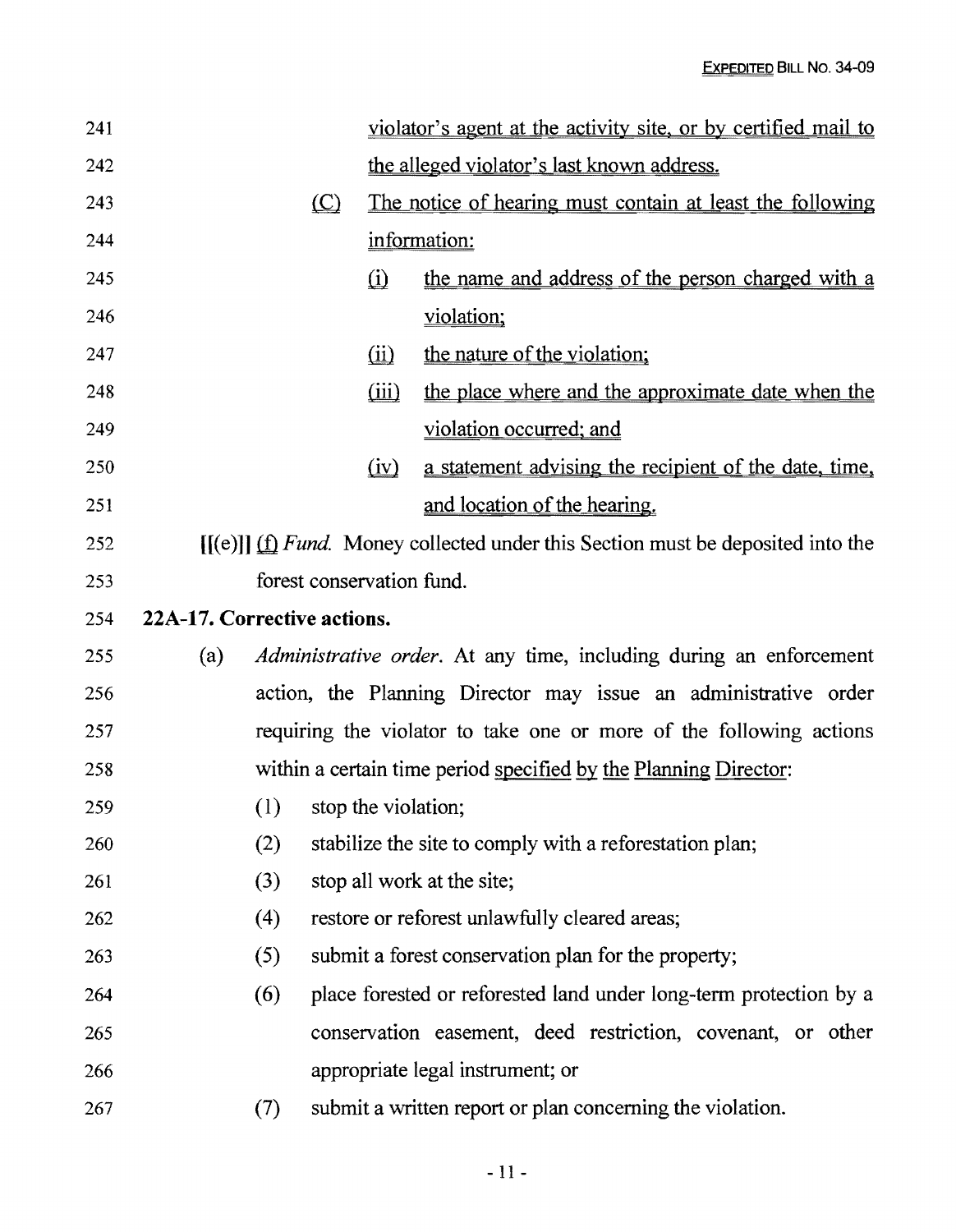$\bar{\psi}$ 

| 268 | (b) |                            | <i>Effectiveness of order.</i> An order issued under this Section is effective, |
|-----|-----|----------------------------|---------------------------------------------------------------------------------|
| 269 |     |                            | according to its terms, when it is served.                                      |
| 270 |     |                            | 22A-19. Noncompliance with conditions of exemption [[conditions]].              |
| 271 |     |                            |                                                                                 |
| 272 | (b) |                            | <i>Penalties for noncompliance</i> . In addition to any other [remedies]        |
| 273 |     |                            | remedy under this Chapter, the Planning Board may require a person in           |
| 274 |     |                            | noncompliance to:                                                               |
| 275 |     | (1)                        | meet the forest conservation threshold as would have been                       |
| 276 |     |                            | required] prepare, submit, and implement a forest conservation                  |
| 277 |     |                            | plan;                                                                           |
| 278 |     | (2)                        | pay an administrative civil penalty under Section 22A-16(d) for                 |
| 279 |     |                            | the area of forest cut or cleared under the exemption; or                       |
| 280 |     | (3)                        | both.                                                                           |
|     |     |                            |                                                                                 |
| 281 |     |                            | 22A-20. [Notice, hearings,] Hearings and appeals.                               |
| 282 |     |                            | *                                                                               |
| 283 | (b) |                            | Forest conservation plans and variances approved by the Planning                |
| 284 |     |                            | <b>Board for District Councilf.</b>                                             |
| 285 |     | $\lceil (1) \rceil$        | A person aggrieved by the decision of the Planning Board on the                 |
| 286 |     |                            | approval, denial, or modification of a forest conservation plan                 |
| 287 |     |                            | (including a request for a variance) may [file a judicial] appeal               |
| 288 |     |                            | [of] the final administrative action on the development approval                |
| 289 |     |                            | [in accordance with Subtitle B of] under the Maryland Rules of                  |
| 290 |     |                            | Procedure and any other law applicable to the proceeding.                       |
| 291 |     | $\left[\frac{2}{2}\right]$ | A person aggrieved by the decision of the District Council on the               |
| 292 |     |                            | approval, denial, or modification of a forest conservation plan                 |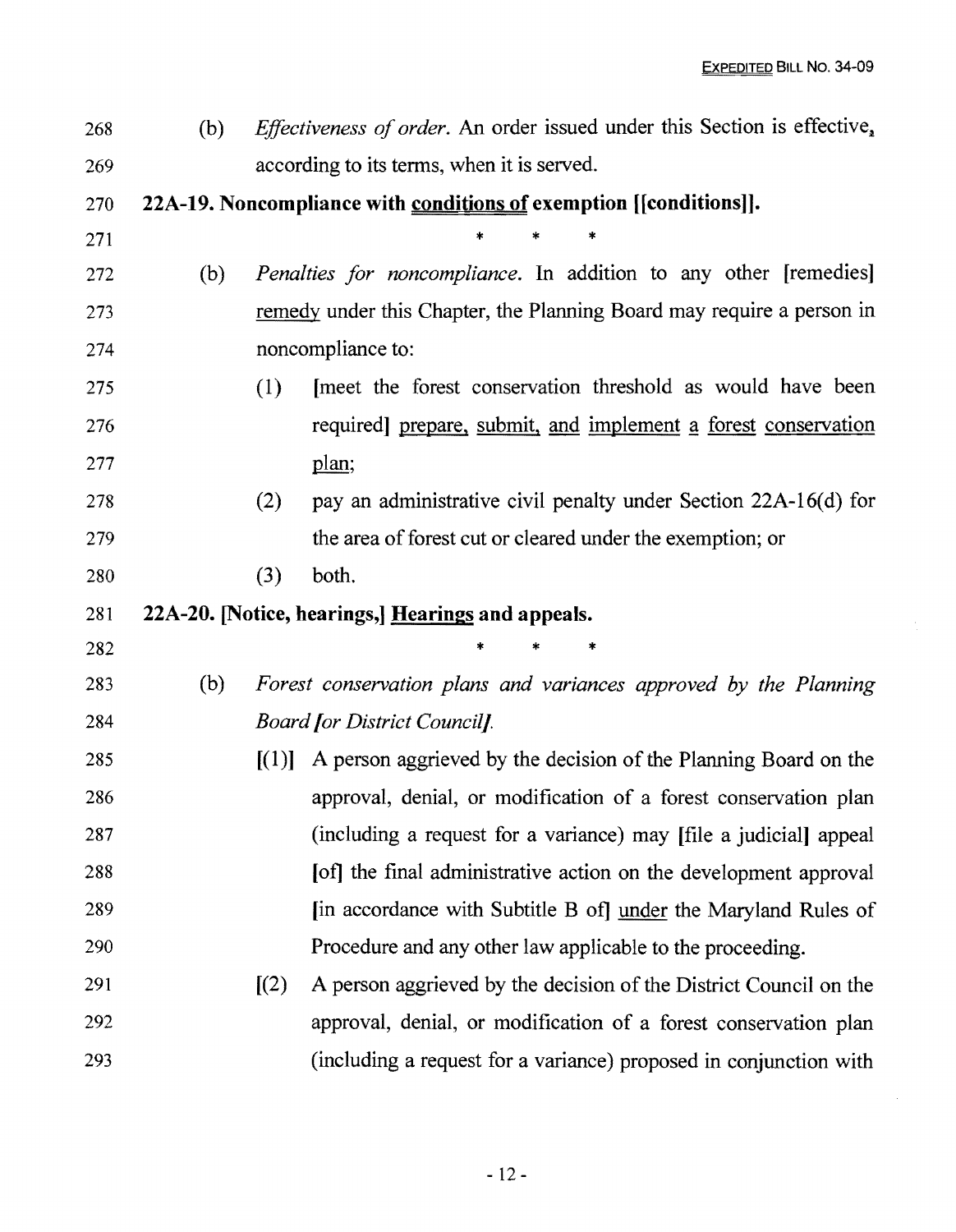| 294 |     |     | a development plan may file a judicial appeal of the action on the       |
|-----|-----|-----|--------------------------------------------------------------------------|
| 295 |     |     | development plan in accordance with Division 59-H-8.                     |
| 296 | (c) |     | Forest stand delineations and forest conservation plans approved by the  |
| 297 |     |     | Planning Director.                                                       |
| 298 |     | (1) | <i>Appeal to Planning Board.</i> [Upon receipt of] After the Planning    |
| 299 |     |     | [Director's] Director issues a written decision on a natural             |
| 300 |     |     | resource inventory/forest stand delineation or forest conservation       |
| 301 |     |     | plan, an applicant [has 30 days in which to] may appeal the              |
| 302 |     |     | decision to the Planning Board within 30 days.                           |
| 303 |     | (2) | <i>Hearing; decision.</i> The Planning Board must hold a <u>de novo</u>  |
| 304 |     |     | hearing on the appeal [and inform the applicant in writing of its        |
| 305 |     |     | decision. The Board must consider the appeal de novol. The               |
| 306 |     |     | <u>Board must adopt a written resolution explaining its decision.</u>    |
| 307 |     |     | For purposes of judicial review, the decision of the Planning            |
| 308 |     |     | Board [constitutes] is the final agency action.                          |
| 309 |     | (3) | Appeal. [Upon receipt of] After receiving the Planning Board's           |
| 310 |     |     | decision, an applicant [has 30 days in which to] may appeal the          |
| 311 |     |     | decision within 30 days under [in accordance with Subtitle B of]         |
| 312 |     |     | the Maryland Rules of Procedure.                                         |
| 313 | (d) |     | Administrative enforcement [[actions]] process.                          |
| 314 |     | (1) | <i>Notice.</i> A [[complaint, order,]] citation, notice of violation, or |
| 315 |     |     | other administrative notice issued by the Planning Director under        |
| 316 |     |     | [this Article must be served on the alleged violator personally,         |
| 317 |     |     | on the violator's agent at the activity site, or by certified mail to    |
| 318 |     |     | the violator's last known address. The notice must identify the          |
| 319 |     |     | alleged violator, the location of the violation, and the specific        |
| 320 |     |     | facts of the violation, and Section 22A-16(e) or an order issued         |

 $\sim 10^7$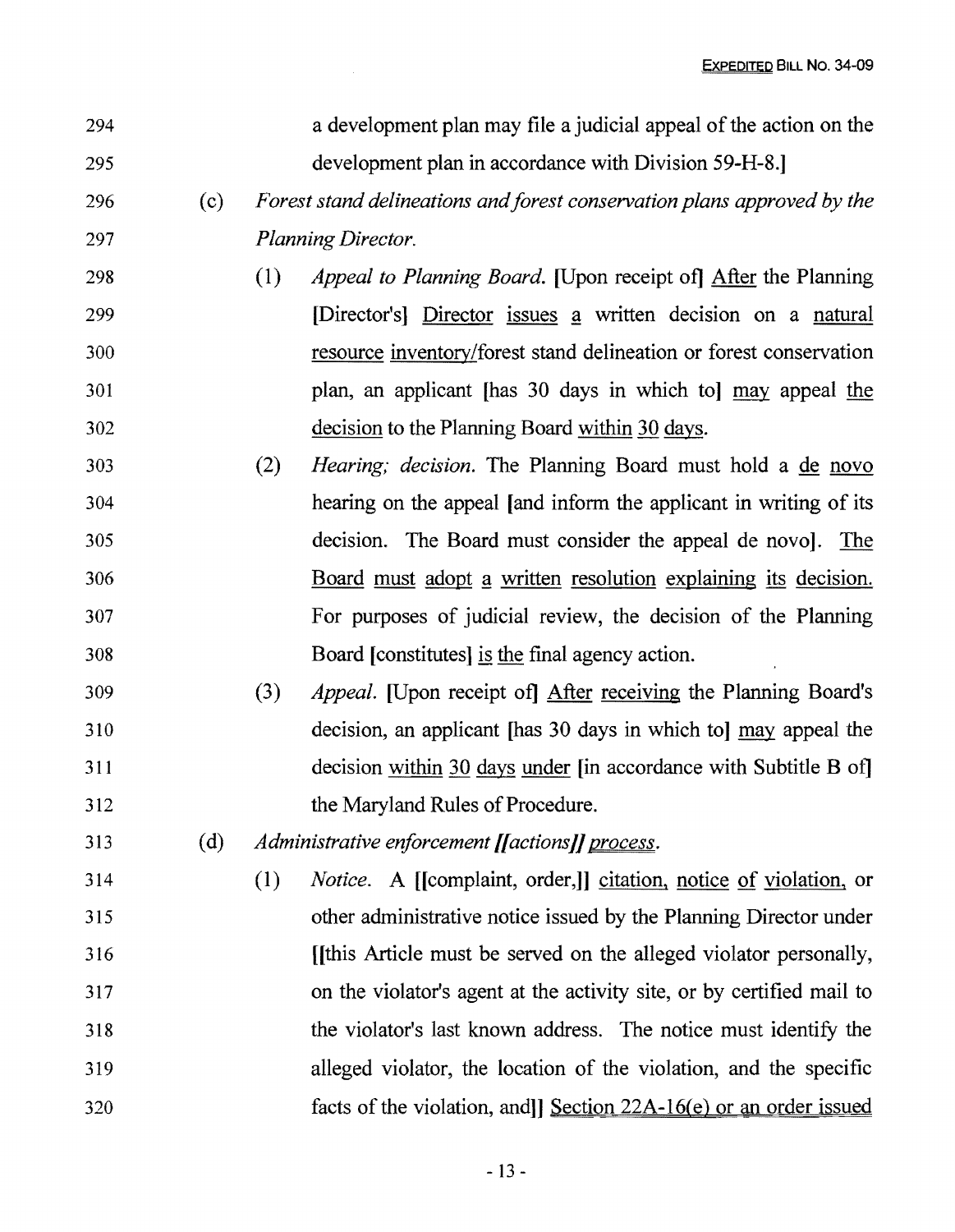$\bar{z}$ 

| 321 |     |          | under Section 22A-17 must give the [[alleged violator]] recipient  |
|-----|-----|----------|--------------------------------------------------------------------|
| 322 |     |          | the [[opportunity]] right [for] to request, within 15 days after   |
| 323 |     |          | receiving the notice, a hearing before the Planning Board or the   |
| 324 |     |          | Board's designee [within 10 working days of receipt of the         |
| 325 |     |          | notice. If an administrative action under this Article can only be |
| 326 |     |          | taken by the Board, the notice must state the date on which the    |
| 327 |     |          | action is scheduled to be considered by the Board.                 |
| 328 | (2) | Hearing. |                                                                    |
| 329 |     | (A)      | If [an alleged violator]] the recipient of a notice or order       |
| 330 |     |          | requests an opportunity for a hearing [is requested], the          |
| 331 |     |          | [[matter]] <b>Board or its designee</b> must [[be expeditiously    |
| 332 |     |          | scheduled on a Planning Board agendall promptly                    |
| 333 |     |          | schedule a hearing unless the [[alleged violator]] recipient       |
| 334 |     |          | consents to a delay. The filing of a request for a hearing         |
| 335 |     |          | does not stay an administrative order to stop work,                |
| 336 |     |          | stabilized a site, or stop a violation.                            |
| 337 |     | (B)      | If the Planning Board or the Board's designee [Jelects to          |
| 338 |     |          | hold) holds a hearing (on an action) under this Article,           |
| 339 |     |          | the Board or its designee must issue a notice of the hearing       |
| 340 |     |          | date.                                                              |
| 341 |     | (C)      | The Planning Board may designate a hearing officer,                |
| 342 |     |          | including a Hearing Examiner from the Office of Zoning             |
| 343 |     |          | and Administrative Hearings, to conduct a hearing and              |
| 344 |     |          | submit a report and recommendation on any alleged                  |
| 345 |     |          | violation of this Chapter. The hearing officer must submit         |
| 346 |     |          | the required report and recommendation to the Board not            |
| 347 |     |          | <u>later than 60 days after the hearing record closes. The</u>     |

 $\bar{z}$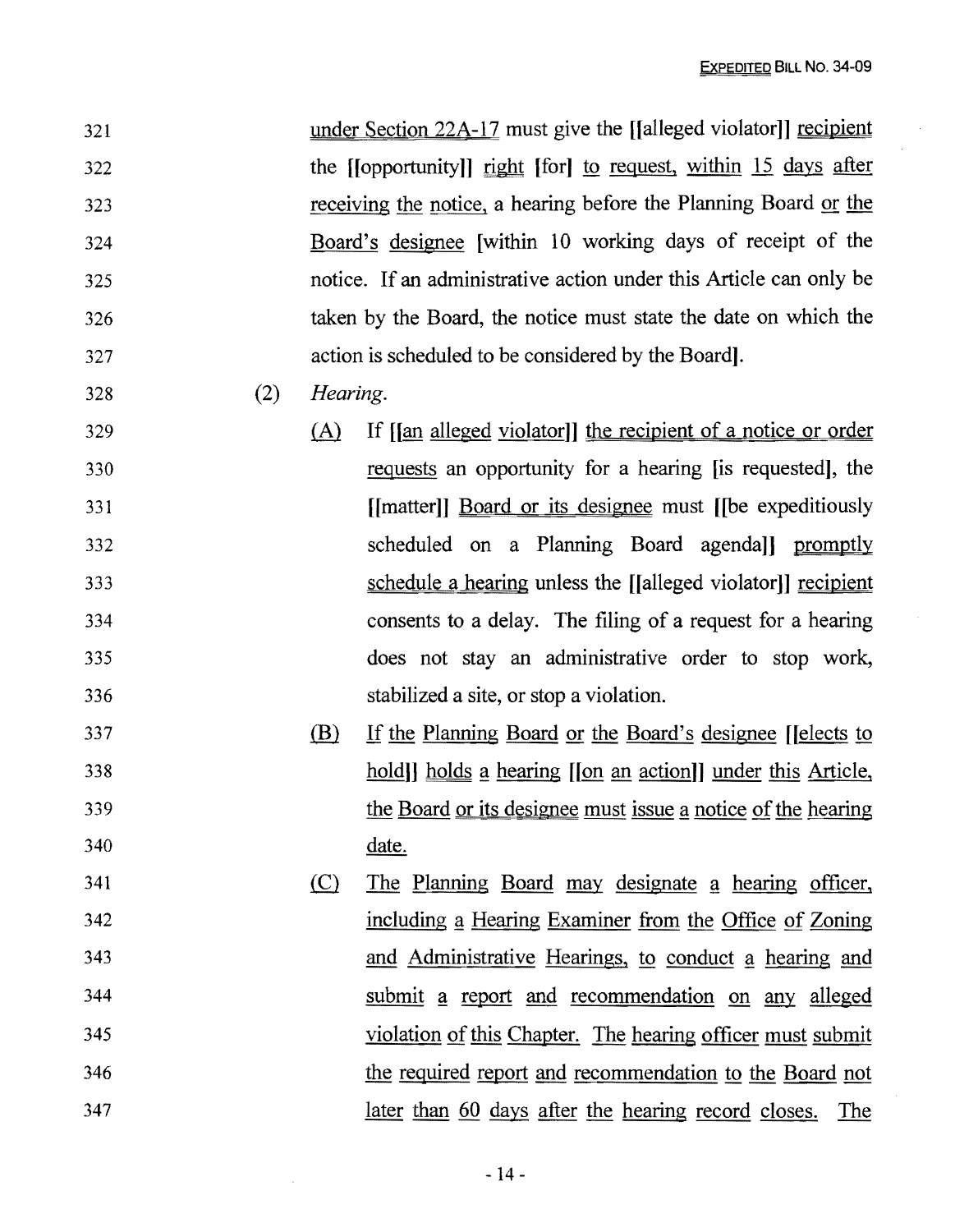| 348 |                                  |     | hearing officer may extend the time to file the report by                |  |  |  |  |
|-----|----------------------------------|-----|--------------------------------------------------------------------------|--|--|--|--|
| 349 |                                  |     | [[providing notice of the delay to]] notifying all parties.              |  |  |  |  |
| 350 |                                  | (3) | The Planning Board must inform the [[alleged]<br>Decision.               |  |  |  |  |
| 351 |                                  |     | violator]] recipient in writing of its decision on an administrative     |  |  |  |  |
| 352 |                                  |     | enforcement action. The Board's decision [constitutes] is the            |  |  |  |  |
| 353 |                                  |     | final agency action for all purposes [of judicial review].               |  |  |  |  |
| 354 |                                  | (4) | <i>Appeal.</i> [Upon receipt of] After receiving the Planning Board's    |  |  |  |  |
| 355 |                                  |     | decision, an aggrieved person [has 30 days in which to] may              |  |  |  |  |
| 356 |                                  |     | appeal the Board's action [in accordance with Subtitle B of]             |  |  |  |  |
| 357 |                                  |     | within 30 days under the Maryland Rules of Procedure.                    |  |  |  |  |
| 358 | 22A-21. Variance [[provisions]]. |     |                                                                          |  |  |  |  |
| 359 | (a)                              |     | <i>Written request.</i> [A person] An applicant may request in writing a |  |  |  |  |
| 360 |                                  |     | variance from this Chapter or any regulation adopted under it if the     |  |  |  |  |
| 361 |                                  |     | [person demonstrates] applicant shows that enforcement would result in   |  |  |  |  |
| 362 |                                  |     | unwarranted hardship [to the person]. A request for a variance [waives]  |  |  |  |  |
| 363 |                                  |     | suspends the time requirements in Section 22A-11 until the Planning      |  |  |  |  |
| 364 |                                  |     | Board acts on the request.                                               |  |  |  |  |
| 365 | (b)                              |     | <i>Application requirements.</i> An applicant for a variance must:       |  |  |  |  |
| 366 |                                  | (1) | describe the special conditions peculiar to the property which           |  |  |  |  |
| 367 |                                  |     | would cause the unwarranted hardship;                                    |  |  |  |  |
| 368 |                                  | (2) | describe how enforcement of [these rules] this Chapter will              |  |  |  |  |
| 369 |                                  |     | deprive the landowner of rights commonly enjoyed by others in            |  |  |  |  |
| 370 |                                  |     | similar areas;                                                           |  |  |  |  |
| 371 |                                  | (3) | verify that State water quality standards will not be violated [or]      |  |  |  |  |
| 372 |                                  |     | and that a measurable degradation in water quality will not occur        |  |  |  |  |
| 373 |                                  |     | as a result of [the] granting [of] the variance; and                     |  |  |  |  |
| 374 |                                  | (4) | provide any other information appropriate to support the request.        |  |  |  |  |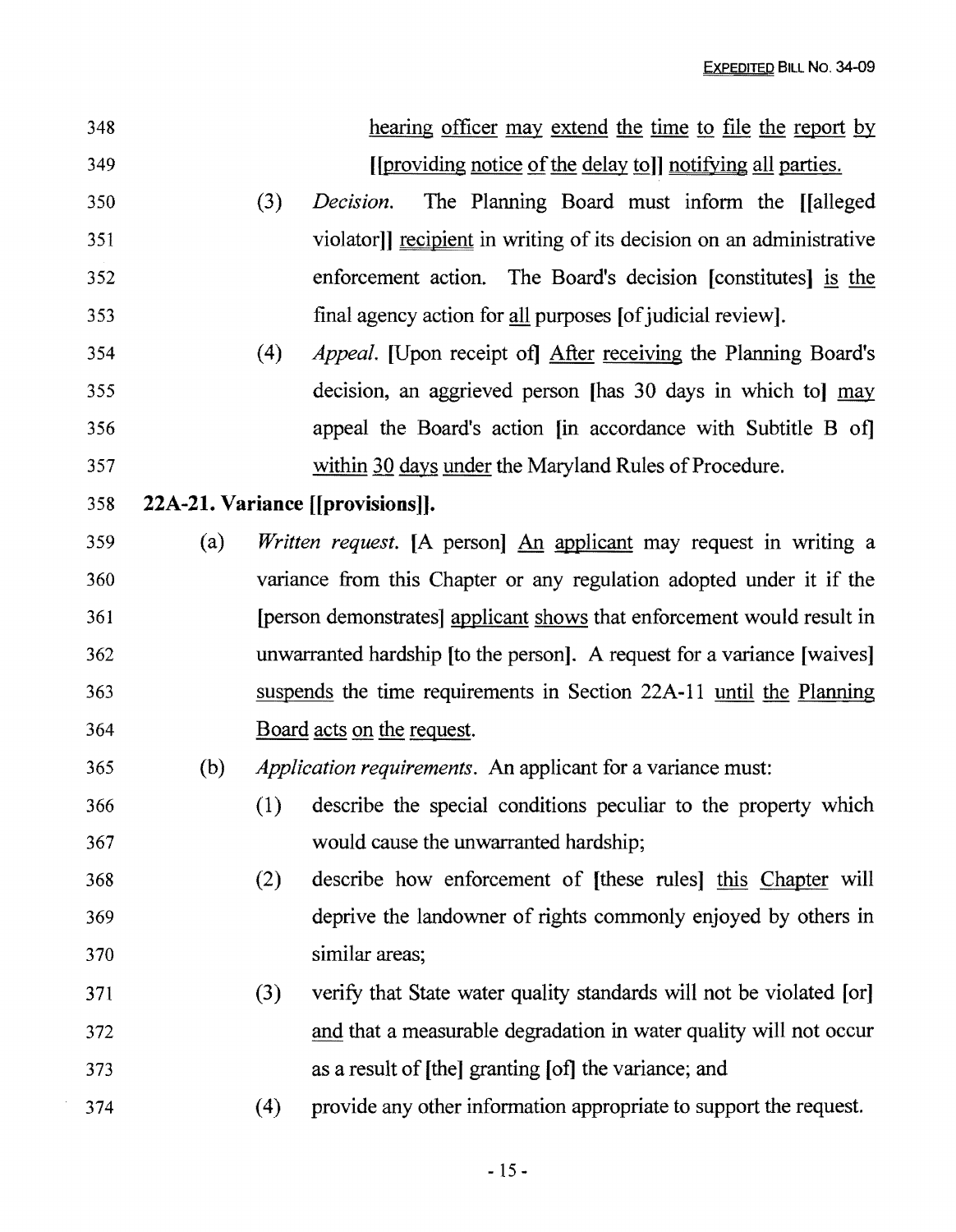375 (c) *Referral to other agencies.* Before considering a variance, the Planning 376 Board must [refer] send a copy of each request to the County Arborist, 377 Planning [Department] Director, and any other appropriate [officials or 378 agencies] agency for a written recommendation before acting on the 379 request. [Recommendations must be] If a recommendation on the 380 variance is not submitted to the Planning Board within 30 days [from 381 the receipt by the official or agency of the request or] after the referral, 382 the recommendation [should] must be presumed to be favorable.

- 383 (d) *Minimum criteria.* A variance [must not] may only be granted ifit meets 384 the criteria in subsection (a). However, a variance must not be granted 385 ifgranting the request:
- 386 (1 ) will confer on the applicant a special privilege that would be 387 denied to other applicants;
- 388 (2) is based on conditions or circumstances which [are the] result [of 389 the] from actions by the applicant;
- $390$  . (3) [arises from] is based on a condition relating to land or building 391 use, either permitted or nonconforming, on a neighboring 392 property; or
- 393 (4) will violate State water quality standards or cause measurable 394 degradation in water quality.
- 395 (e) *Approval procedures; Conditions.* The Planning Board[, or the District 396 Council on a development plan,] must [make findings] find that the 397 applicant has met all requirements of this Section before granting a 398 variance. [Appropriate] The Board may impose appropriate conditions 399 [may be imposed] to promote the objectives of this Chapter and protect 400 the public interest.
- 

 $401$  \* \* \*